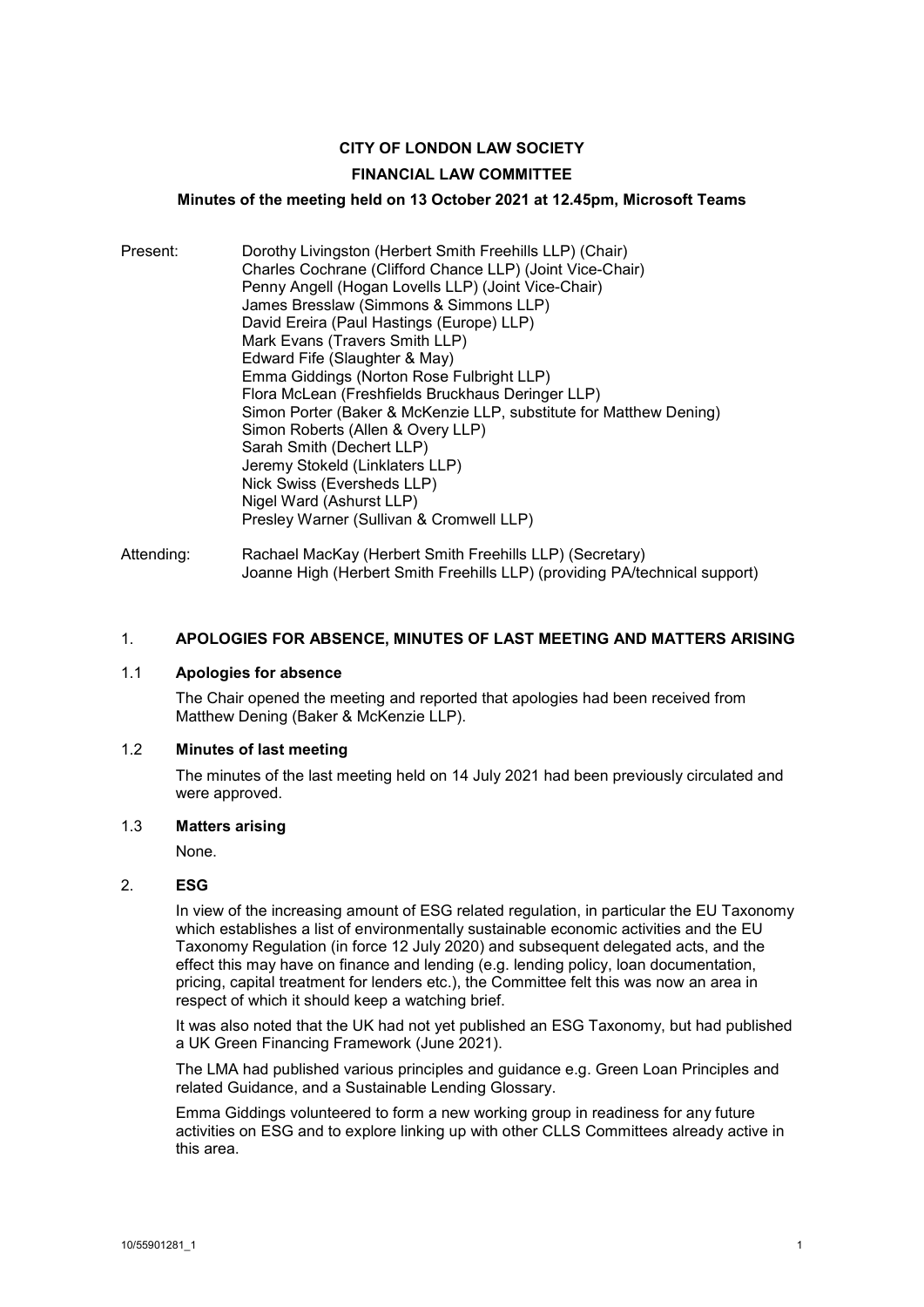#### 3. **SECURED TRANSACTION REFORM: CLLS SECURED TRANSACTIONS LAW REFORM/CODE**

It was reported that, as agreed at the last meeting, the draft Code and Commentary (dated March 2020) was put forward to the Law Commission for consideration as a project in their 14<sup>th</sup> Programme of Law Reform.

Dorothy Livingston and Mark Evans were assisting Dr. Hamish Patrick of Shepherd and Wedderburn, Edinburgh, in working on the Scottish Law Commission proposals on taking security over moveables, which included a draft Moveable Transactions Bill.

Currently Scottish law does not have a form of charge for moveables, so this reform is needed. The Scottish proposals would create a separate register for security over moveables. One concern was whether it would be necessary to register charges in that register even when the moveables were not present in Scotland at the time or were future moveables in order to protect rights on enforcement.

#### 4. **LIBOR DISCONTINUATION**

The main developments in the UK since the last meeting were:

- the introduction of the Critical Benchmarks (References and Administrators' Liability) Bill – this introduces a legal "safe harbour" within UK's LIBOR legislative solution, the Financial Services Act 2021 and will provide legal certainty as to how contractual references to a critical benchmark should be treated where the FCA exercises its powers under the Benchmarks Regulation to provide for continuity of an unrepresentative critical benchmark (i.e. references to LIBOR treated as references to synthetic LIBOR, once designated as an Article 23A benchmark by the FCA and the new synthetic LIBOR methodology has commenced); and
- the publication of an FCA Consultation (CP21/29\*) on the proposed decision on which legacy contracts can use synthetic LIBOR rates – the proposal is to permit legacy use of synthetic 1-, 3- and 6-month sterling and Japanese yen LIBOR in all contracts except cleared derivatives until the end of 2022 (ie it is temporary only). The FCA will however consider continued restrictive permission to use synthetic LIBOR if this would help progress towards an orderly cessation. (NB Synthetic LIBOR will not be available for new contracts.) Responses are due by 20 October and an FCA decision due to be announced in Q4 2021.

In addition, the UK's Infrastructure and Projects Authority guidance note (October 2021) was noted, which states the expectation that in the majority of cases, SONIA will be implemented for PFI transactions as an appropriate and robust alternative benchmark interest rate to LIBOR and that for most projects the transition should be straightforward, but noting that in a limited number of PFI projects there may be more complicated financing arrangements which will require greater scrutiny by authorities. The guidance also included a form of consent letter confirming that there would be no "Refinancing Gain".

In the US, the most significant recent development was the ARRC recommending the use of term SOFR for dollars i.e. a forward looking term rate, for business loans. However it appeared not to be recommending term SOFR for derivatives, so query how this sits with hedging strategy.

Overall, there was concern that the different approaches between the UK, the EU and the US might lead to differences between markets in the future, which would be an unwelcome development.

### 5. **INSOLVENCY: CORPORATE INSOLVENCY AND GOVERNANCE ACT 2020**

There was nothing to report, except that measures related to the COVID pandemic had been extended to spring 2022.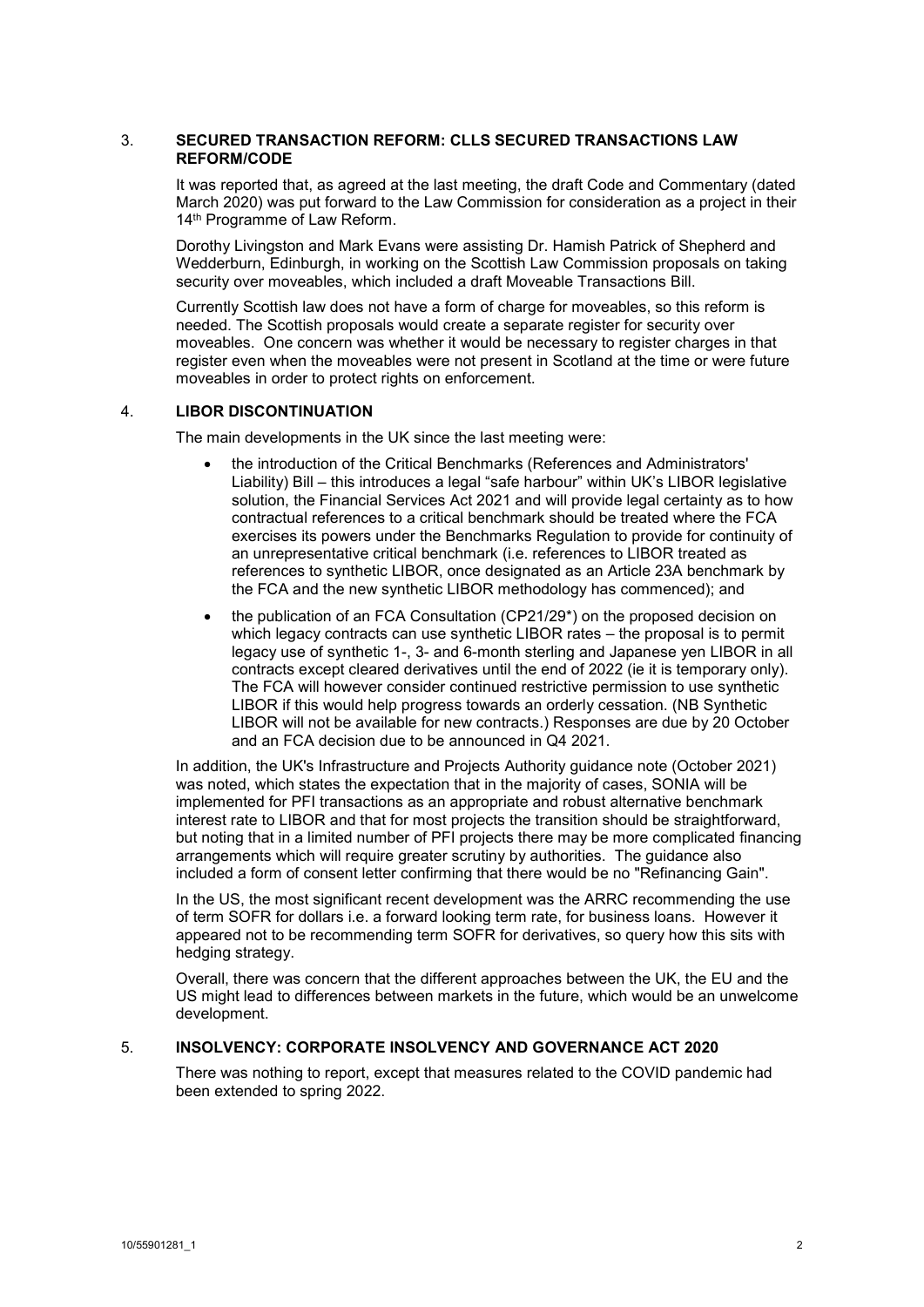#### 6. **DEEDS, ELECTRONIC SIGNATURES AND OTHER TECHNICAL DEVELOPMENTS**

### 6.1 **Law Commission's 14th Law Reform Programme – Deeds**

It was noted that the Committee had submitted a response to the Law Commission's  $14<sup>th</sup>$ Law Reform Programme as regards deeds. The response outlined various areas of legal uncertainty, many highlighted by the recent rapid changes in working practices due to the coronavirus pandemic. The response (dated 30 July) is available on the Committee's page of the CLLS website. The outcome of the Reform Programme was awaited.

### 6.2 **Electronic Signatures**

Following publication of the Law Commission's report on the Electronic Execution of Documents (September 2019), a revised draft of the CLLS/Law Society 2016 paper on electronic signatures had been prepared by Nigel Ward earlier this year and had been commented on by the Committee.

A further revised version would be circulated following the meeting for final comment. It was agreed that the Chair of the Committee would then send the final version to the Chairs of the other Committees involved to see if they wish to be associated with this revision.

#### 6.3 **Digital assets and electronic trade documents**

The Committee was reminded that it had submitted responses to (i) the Law Commission's consultation paper on law related to electronic trade documentation (e.g. bills of lading and bills of exchange) and (ii) a call for evidence on digital assets (April 2021).

The Committee's response papers explained concerns with the concept of "possession" in relation to digital assets and the detailed response on Electronic Trade Documents noted similar issues, as well as a concern that financiers would need confidence that they could take security over electronic trade documents. This was not achieved by the Law Commission's proposals as they stood, particularly as they did not tackle key conflict of law issues relating to whether the law of the location of the electronic document would be relevant and, if so, where that might be deemed to be. These concerns needed to be addressed to make the proposals robust and an international solution was needed.

Both responses (August 2021) are available on the Committee's page of the CLLS website.

The outcomes of the consultation and call for evidence are awaited.

### 7. **COMPETITION: NEW NATIONAL SECURITY CONTROLS – NATIONAL SECURITY AND INVESTMENT ACT 2021**

The Committee was reminded that the UK's National Security and Investment Act 2021 had received Royal Assent on 29 April 2021 and would enter in to force in early January 2022. This was in general alignment with the direction of travel on external investment globally. It was noted that key UK Government guidance is still awaited, but BEIS has started to offer talks to interested bodies.

The Committee expressed concern that failure to obtain clearance for a notifiable transaction would automatically result in the transaction being deemed void, and how in reality transactions could be unwound. There was also concern about the effect where security had been taken over assets of the target or its subsidiaries particularly in group financing arrangements or in the context of an acquisition.

There was also some discussion whether or not legal opinions might need to address the Act.

### 8. **BREXIT**

#### **Private international law**

It was reported that the EU Commission had so far thwarted the UK's request to join the Lugano Convention, although Member States have not voted on the proposal. It was also